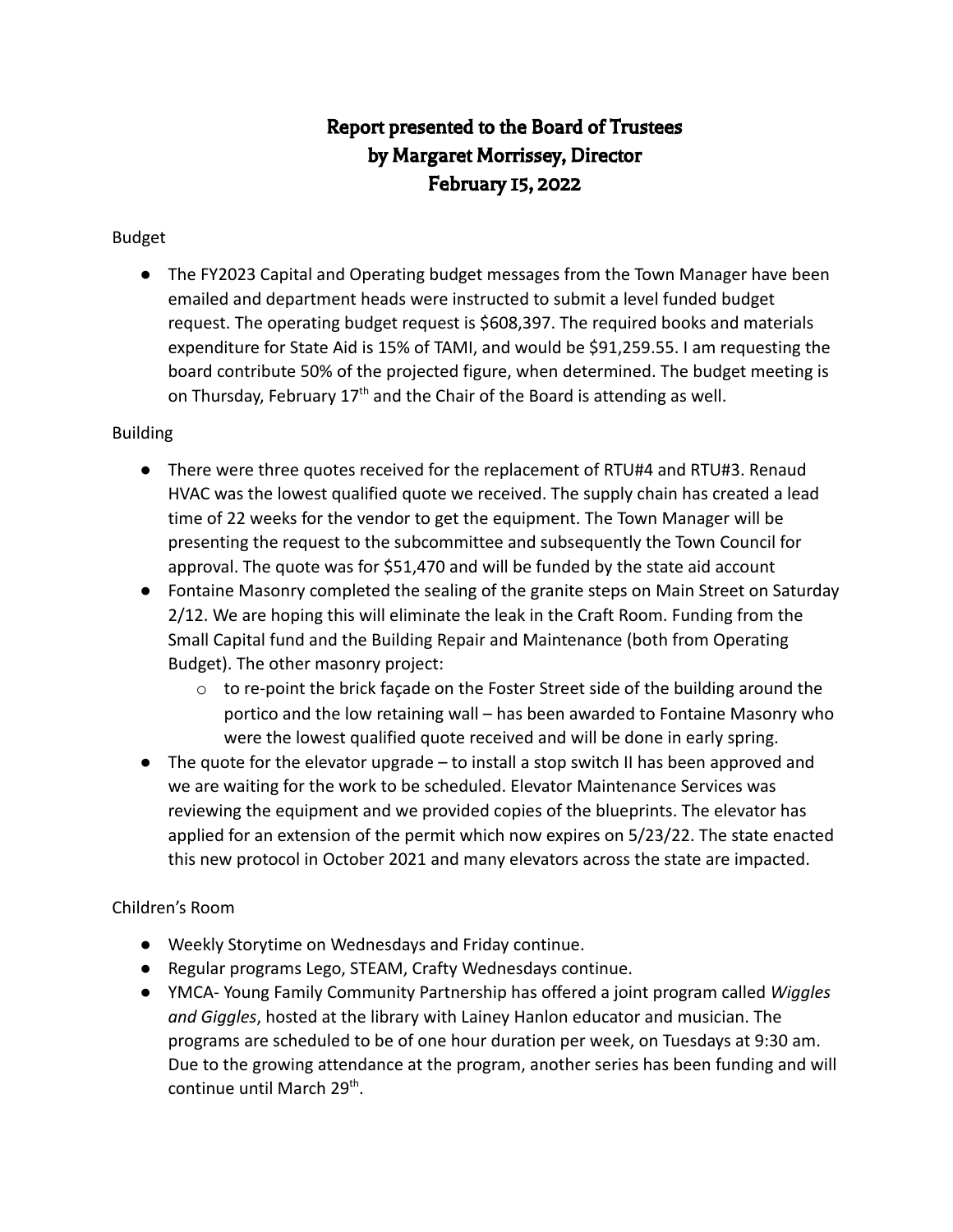- *●* WIC will be present in the Children's Room on Wednesdays in support of *National Nutrition Month.*
- The WCAC Daycare Program are planning on participating in the Friday Story Hour events, starting March 25<sup>th</sup>.
- Artist Audrey Helen Weber has been notified that the commission has been approved by the donor (memorial funding \$1,000) who would like to remain anonymous and was ratified at the November meeting by the Board.

Collection Development

- Circulation staff in the adult department are continuing shelf checking and verification against the catalog – ongoing project.
- Purchasing new game editions for the collection PS5 and Xbox X to add to the PS4, Xbox One and Switch games.
- Meeting with Hoopla representative planned to discuss increasing digital offerings
- Hotspots have begun circulating. One is in use by the AARP Tax Aid personnel and has assisted them

## COVID-19

- Staff continues to offer Curbside Delivery Service in addition to the building being open for in-person browsing. Some area libraries have temporarily closed for a short period.
- Mask mandate in effect since 9/22 in all municipal buildings. Staff politely remind patrons to wear their masks and pass out masks to those who need them.
- Senior Tax Abatement program 65 hours to be worked and credit given on real estate tax, is resuming this month. The Community Services Director Pat Haddock has five personnel for the library. One is unable to start until the summer and is aware that they may

Friends of the Library

• The Friends met on February  $10^{th}$  at 3 pm in the Reading Room. They are planning a scaled-down book sale on May 13 and 14 in the Pioppi Room with some carts on display at the north entrance to promote the sale.

Gifts and Donations

- Claire Birtz Trust has provided \$2,000 for a stained glass logo of the library to be designed and made by Paul Dowgiert.
- Frank and Lenore Morrill presented the library with a framed poster of the Strand Theatre from the 1946. It will be installed in the Reading Room adjacent to the Ernie Tsoules photograph in his Strand Theatre uniform as soon as the DPW can schedule.
- 2 tickets from *The Stand* offered by Pamela Morse via Focused on Southbridge FB page.